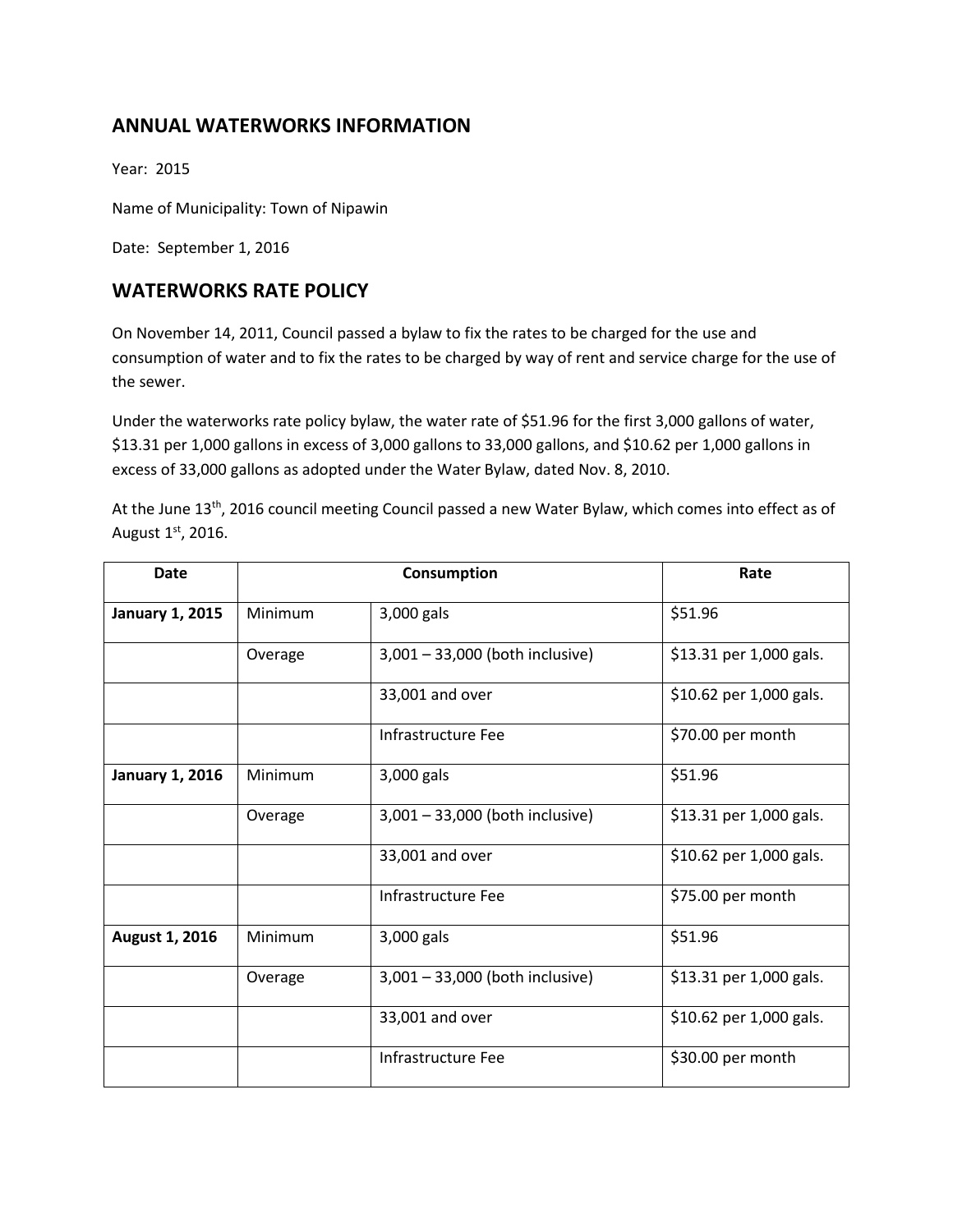The objective of the Waterworks rate policy is that we are finding most of our Waterworks infrastructure is getting past its life expectancy. We are currently replacing our Waterworks infrastructure.

# **WATERWORKS CAPITAL INVESTMENT STRATEGY**

The objective of the waterworks capital investment strategy is to address anticipated waterworks infrastructure maintenance and future infrastructure replacements in a timely fashion so as to ensure the municipal waterworks provides safe drinking water to residents and businesses.

To cover the costs of future waterworks infrastructure maintenance and replacements, Council undertook a combination of increasing water rates and the addition of an infrastructure charge to fund the infrastructure maintenance and replacements. The capital investment strategy will ensure that safe drinking water can be provided to the residents and businesses in the present and future. In 2016, the Town of Nipawin was awarded an infrastructure grant from the Federal and Provincial Government, totalling \$13.2 million. This grant allowed the infrastructure fee to be decreased effective August  $1<sup>st</sup>$ , 2016.

The construction for the new water treatment plant infrastructure is currently underway, with estimated completion in 2018.

## **ANNUAL WATERWORKS FINANCIAL OVERVIEW**

The following is information on the waterworks, as required under The Municipalities Regulations:

2015 Waterworks Overview:

Total waterworks revenues: \$3,180,691

Total waterworks expenditures: \$1,663,787

Total debt payments on waterworks infrastructure loans: \$158,053

Comparison of waterworks revenues to expenditures plus debt payments, expressed as a ratio:

 $$3,180,691 = 1.75$ \$1,821,840

### **RESERVES**

Reserves available for waterworks capital infrastructure - \$5,647,959.03

**The following additional information is available at the Municipal Office on the waterworks:**

-The waterworks rate policy.

-Capital plans in place and related sources of funding for the projects.